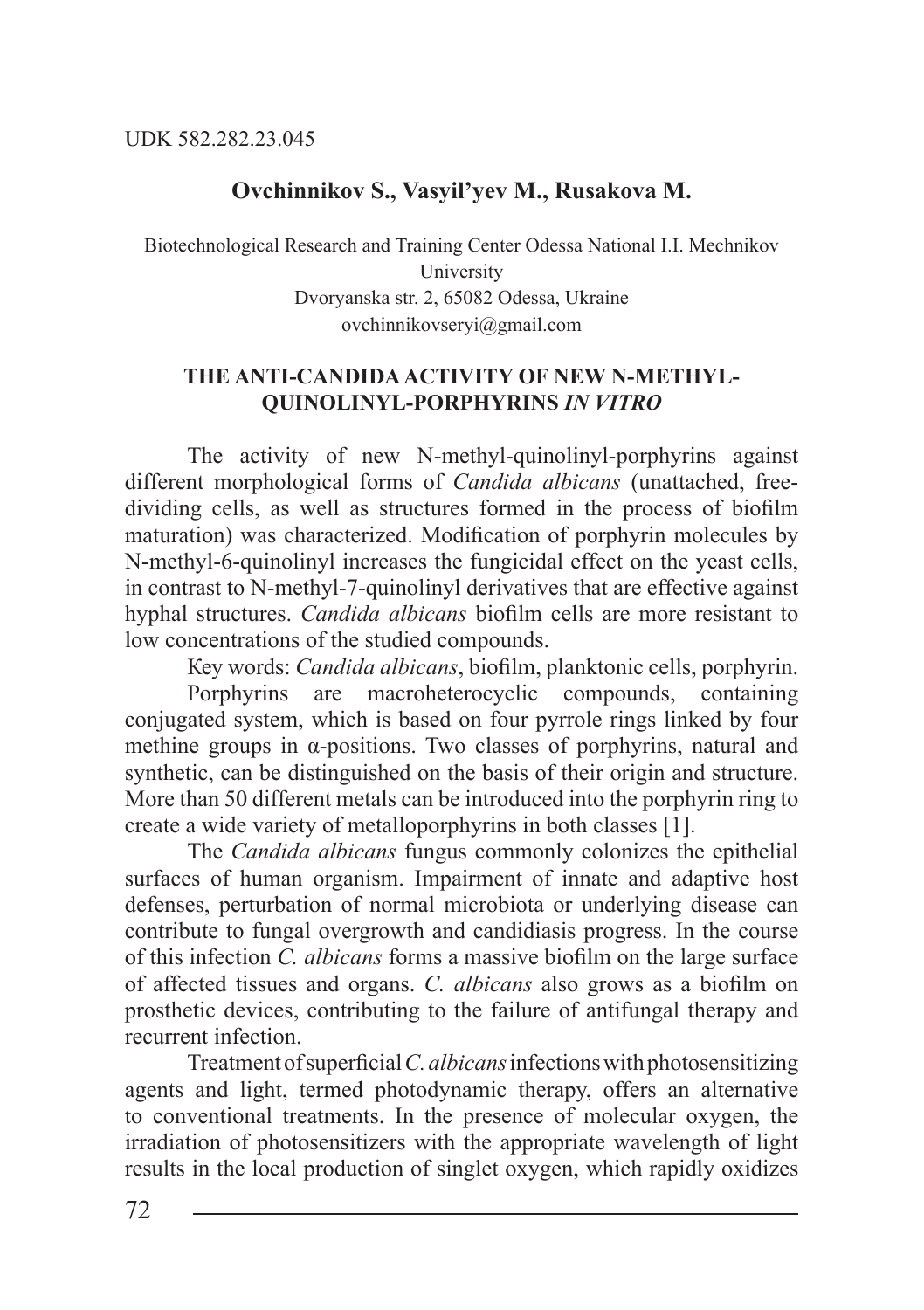cellular macromolecules found nearby, leading to cell damage and death [4].

The *Candіda albіcans* ATCC 18804 strain obtained from the Microbiology, Virology and Biotechnology Department culture collection was used as the test object. For the experiment 18-24-hrs *C. albіcans*  cultures that were grown on Nutrient Agar at  $37 \degree C$  were used. The working microbial suspension contained 106 CFU/ml.

The studies were carried out for a synthetic *meso*-N-methylquinolinyl-porphyrins -substituted free porphyrin bases.

The *C. albіcans* cultivation in the presence of the studied porphyrins was carried out in sterile polystyrene plate in Sabouraud nutrient medium. The porphyrin concentrations in the culture medium corresponded to the values presented in the following work [2].

The following parameters were noted: planktonic biomass (cells that have developed in the suspension) and the biofilm formation (cells that developed on «solid surface (the well bottoms) – liquid (culture medium)» phase edge). The obtained data were calculated with a spectrophotometer BioTek «µQuant» (at 540 nm and 592 nm, respectively) [3].

The studied culture was sensitive to the porphyrin action.

After 24 hrs the most active compounds was N-methyl-6-quinolinyl porphyrin that inhibited growth by 80 % in comparison with the control value. On the 2nd cultivation day the cell number in suspension did not exceed 60 % of the control.

Formation of *C. albіcans* biofilm was subjected to influence of the studied porphyrins, as on the  $1<sup>st</sup>$  and the  $2<sup>nd</sup>$  day. The greatest decreasing of the biofilm formation intensity takes place in the presence of the substance N-methyl-7-quinolinyl porphyrin (24–48 hrs) and substances N-methyl-6-quinolinyl porphyrin (48 hrs). However, the most of the results was above the reference values, in some cases up to 2 times higher than that.

So, therapy with porphyrins has the potential to evolve into a useful treatment for difficult to eradicate fungal infections of accessible regions of the body. For example, the prospect of eradicating oral thrush in an AIDS patient, or denture stomatitis in an elderly nursing home resident in a single session, or a once-off curative treatment for *Candida*  mycosis, is a scenario that would be attractive to both patients and health service providers [3]. However, this will not become a clinical reality until pharmaceutical companies and grant-awarding bodies devote considerable resources to the development of both photosensitisers specifically designed for antifungal treatment and drug delivery systems that allow such agents to be efficiently delivered to their sites of action.